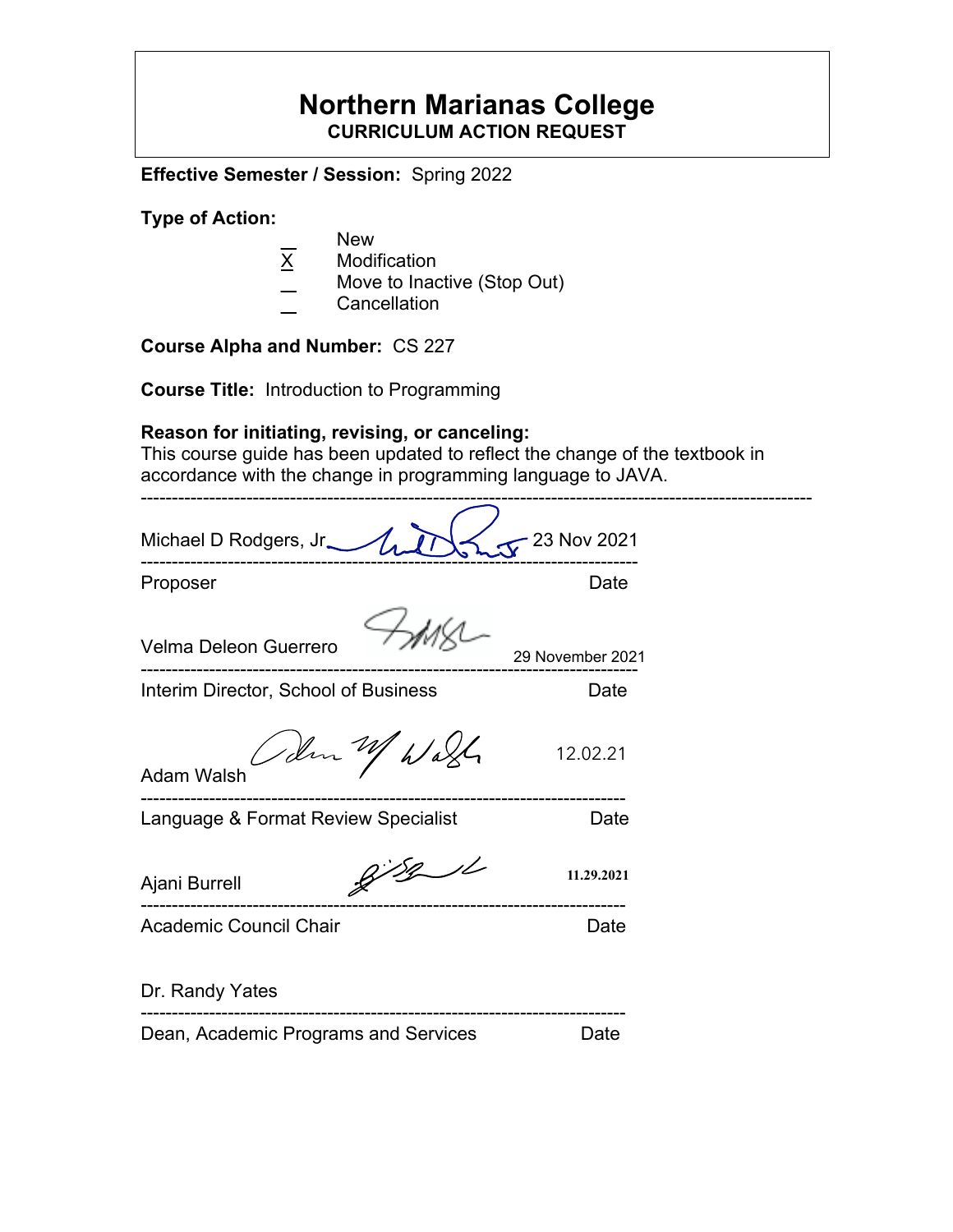# **Northern Marianas College Page: 2 Course Guide**

**Course:** CS227 Introduction to Programming

### **1. Department**

School of Business

### **2. Purpose**

In this introductory computer programming course, students will be taught the fundamentals of programming that are applicable to any programming language. All fundamental programming concepts will be taught in this course using Java, a computer programming language. Students obtaining the A.A.S. in Business Administration degree with the Computer Applications emphasis are the target population of this course.

### **3. Description**

# **A. Required/Recommended Textbook(s) and Related Materials**

Required:

Lysecky, R & Lizarraga, A. (n.d.). Programming in Java with zyLabs. *zyBooks a Wiley Brand*. https://www.zybooks.com/catalog/programming-in-java/#toggleid-1.

Recommended: None

# **B. Contact Hours**

- **1. Lecture:** 3 per week / 45 per semester
- **2. Lab:** Classes held in computer classroom/lab
- **3. Other:** None

# **C. Credits**

- **1. Number:** 3
- **2. Type:** Regular Degree Credits

# **D. Catalogue Course Description**

The course presents such fundamentals of programming as data types, operators, control structures, arrays, strings, and functions. It prepares students to develop applications using the Java programming language. Students will be able to build useful programs using Java constructs while learning the basics of structured and object-oriented programming language and techniques. They will also be introduced to GUI and Web-based programming in Java. The course includes advanced coverage of arrays, inheritance, and GUI concepts. Prerequisites: CS222, MA132. English Placement Level: EN101. Math Placement Level: MA 161 (Offered: Spring).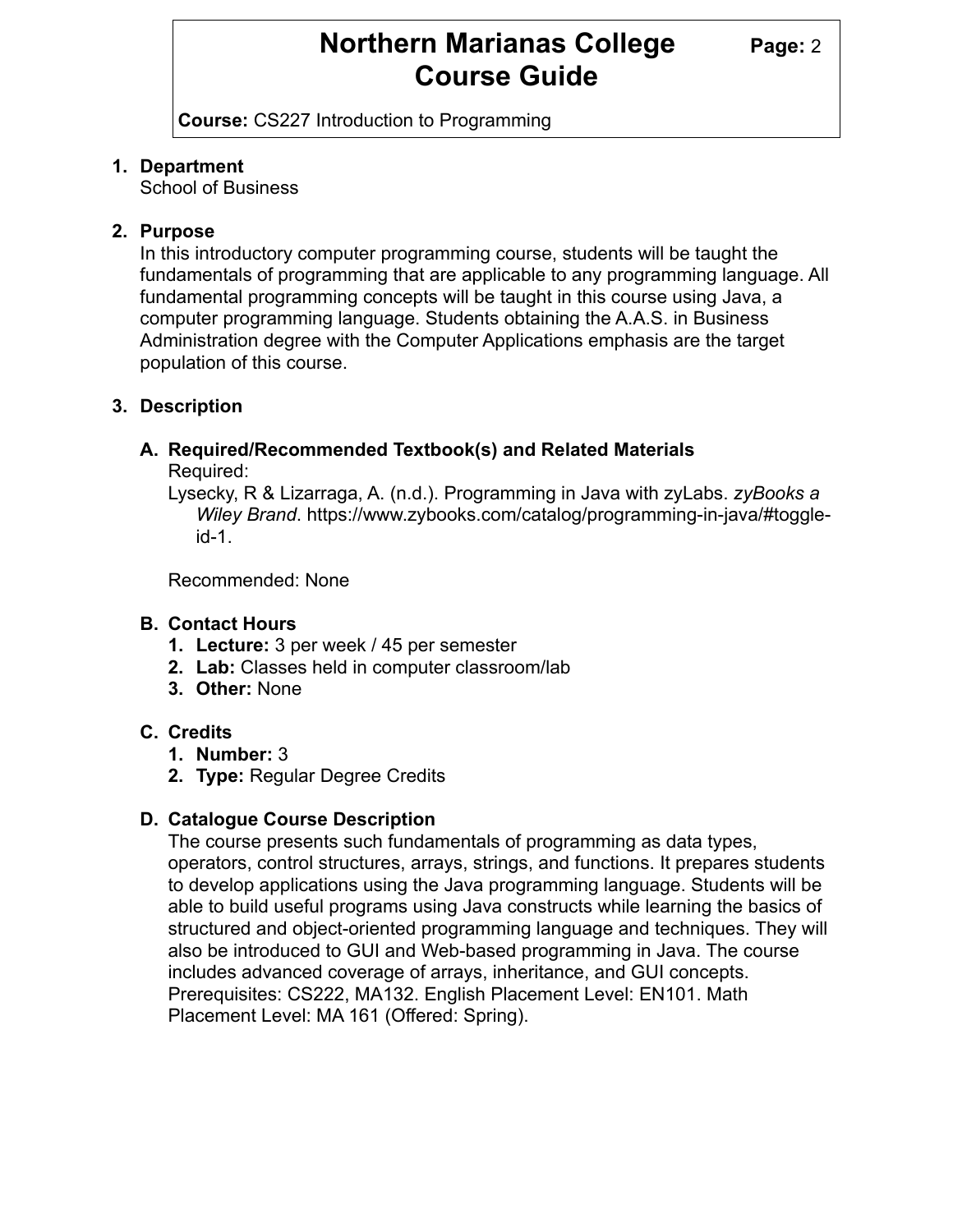# **Northern Marianas College** Page: 3 **Course Guide**

**Course:** CS227 Introduction to Programming

#### **E. Degree or Certificate Requirements Met by Course**

This course is a required course for the A.A.S. degree in Business Administration with an emphasis in Computer Applications, and several associated Certificates of Achievement in the computer field. It also serves as a computer elective course for other degree options.

#### **F. Course Activities and Design**

Course activities include lectures and demonstrations using a computer and screen projector. Assignments involve creating simple programs to demonstrate proficiency. Individual coaching is used to discover and eliminate syntax errors and other program bugs. Exams assess students' understanding of the materials learned. A final project assesses the students' ability to apply the programming concepts.

#### **4. Course Prerequisite(s); Concurrent Course Enrollment**

Prerequisites: CS222 and MA132 Concurrent Course Enrollment: None

#### **Required English/Mathematics Proficiency Level(s)**

English Placement Level: EN101 Mathematics Placement Level: MA132

#### **5. Estimated Cost of Course; Instructional Resources Needed**

Cost to the Student: Tuition for a 3-credit course; lab fees, storage device for backup: USB Flash Drive–2GB or higher and the cost of the textbook and/or eBook (Zybooks).

Cost to the College: Instructor's salary and/or any additional costs to NMC.

Instructional resources needed for this course include: computer hardware and software, computer supplies, computer maintenance, lab aides, stipends and reproduction of teaching supplies, instructor's computer console, computer projector and projection screen, sound card and speakers, whiteboard, whiteboard markers, photocopied handouts, and appropriate reference materials.

### **6. Method of Evaluation**

Students will be evaluated by periodic quizzes and exams, group participation in problem solving exercises, and practical application project assignments.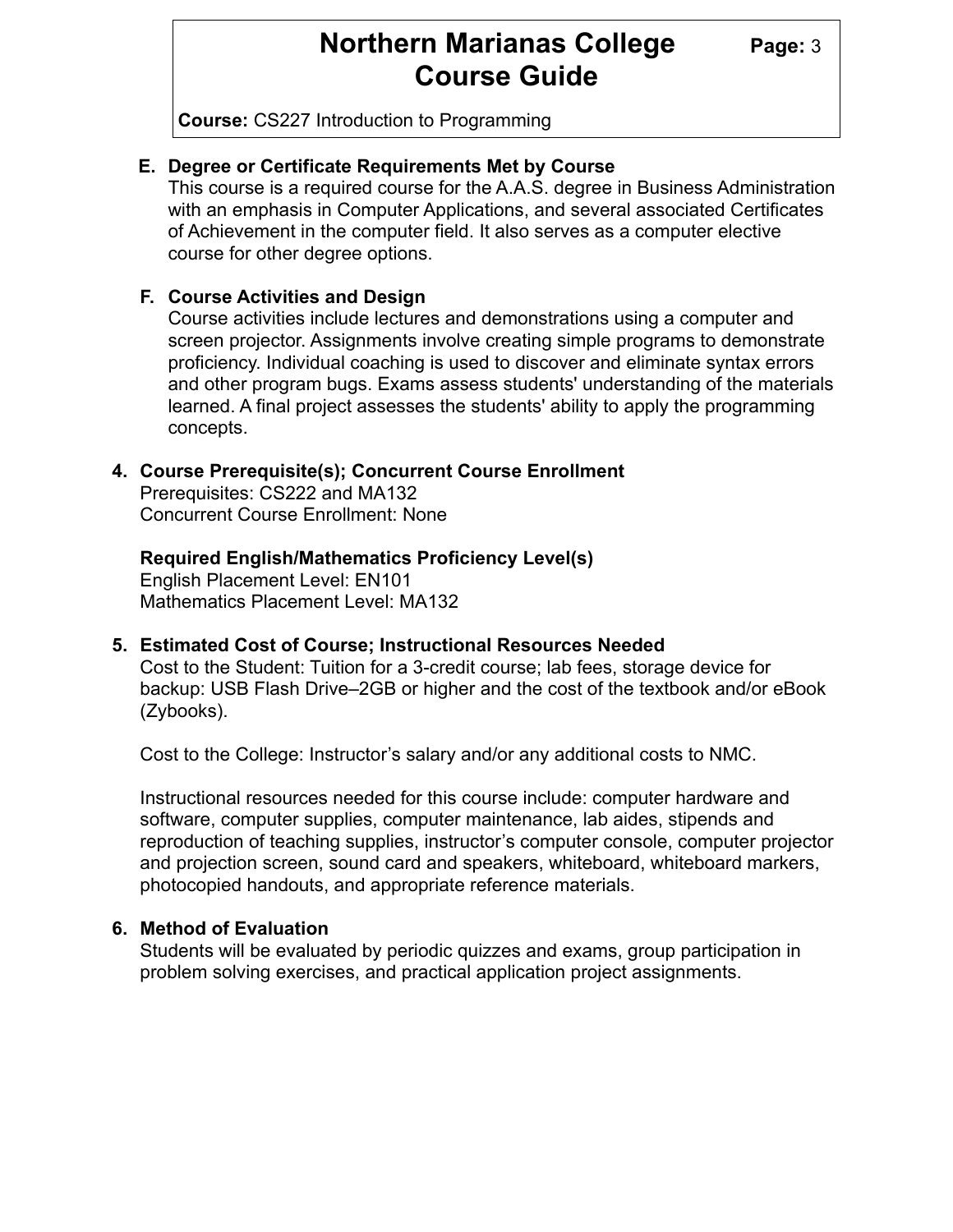# **Northern Marianas College Page: 4 Course Guide**

**Course:** CS227 Introduction to Programming

### **7. Course Outline**

This is a topical outline and does not necessarily indicate the sequence in which the material will be presented.

- 1.0 Introduction to Java
- 2.0 Variables/Assignments
- 3.0 Branches
- 4.0 Loops
- 5.0 Arrays
- 6.0 User-Defined Methods
- 7.0 Objects and Classes
- 8.0 Memory Management
- 9.0 Input/Output
- 10.0 Inheritance
- 11.0 Recursion
- 12.0 Exceptions
- 13.0 Generics
- 14.0 Collections
- 15.0 GUI
- 16.0 JavaFX
- 17.0 Seraring and Sorting Algorithms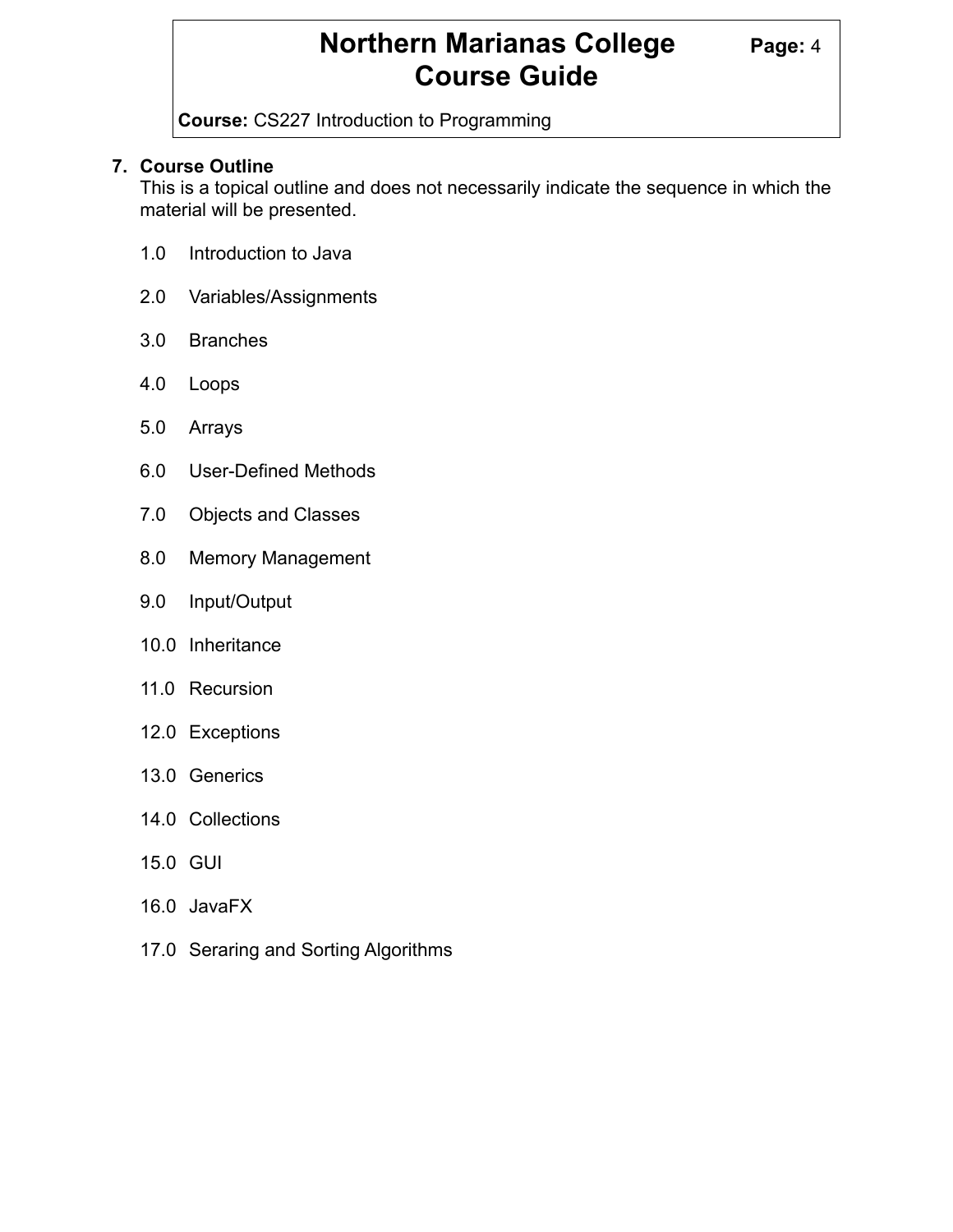# **Northern Marianas College Page: 5 Course Guide**

**Course:** CS227 Introduction to Programming

### **8. Instructional Goals**

The course will introduce students to:

- 1.0 Designing elementary computer algorithms;
- 2.0 Developing small Java programs that implement basic algorithmic design;
- 3.0 Organizing and documenting program code;
- 4.0 The differences between integer, floating point, and character string data;
- 5.0 Problem analysis and designing a solution algorithm that will correctly solve the problem;
- 6.0 Implementing the algorithm by coding it into a programming language;
- 7.0 Debugging programs by removing syntax and logic errors;
- 8.0 Declaring and initializing variables using self-documenting identifiers;
- 9.0 Function parameters, arguments, definitions, function calls, and return values;
- 10.0 Ability to Java data types with a Java program;
- 11.0 Java principles to accomplish data input, output, selection, and repetition structures. Use selection control structures and logical operations including IF, IF...ELSE, nested IF, SWITCH statements, AND, OR, NOT, WHILE, DO...WHILE, FOR and ARRAY;
- 12.0 Concepts of object-oriented programming including inheritance, class and interface; and
- 13.0 Designing and displaying simple Java applets using sounds, images, and graphics.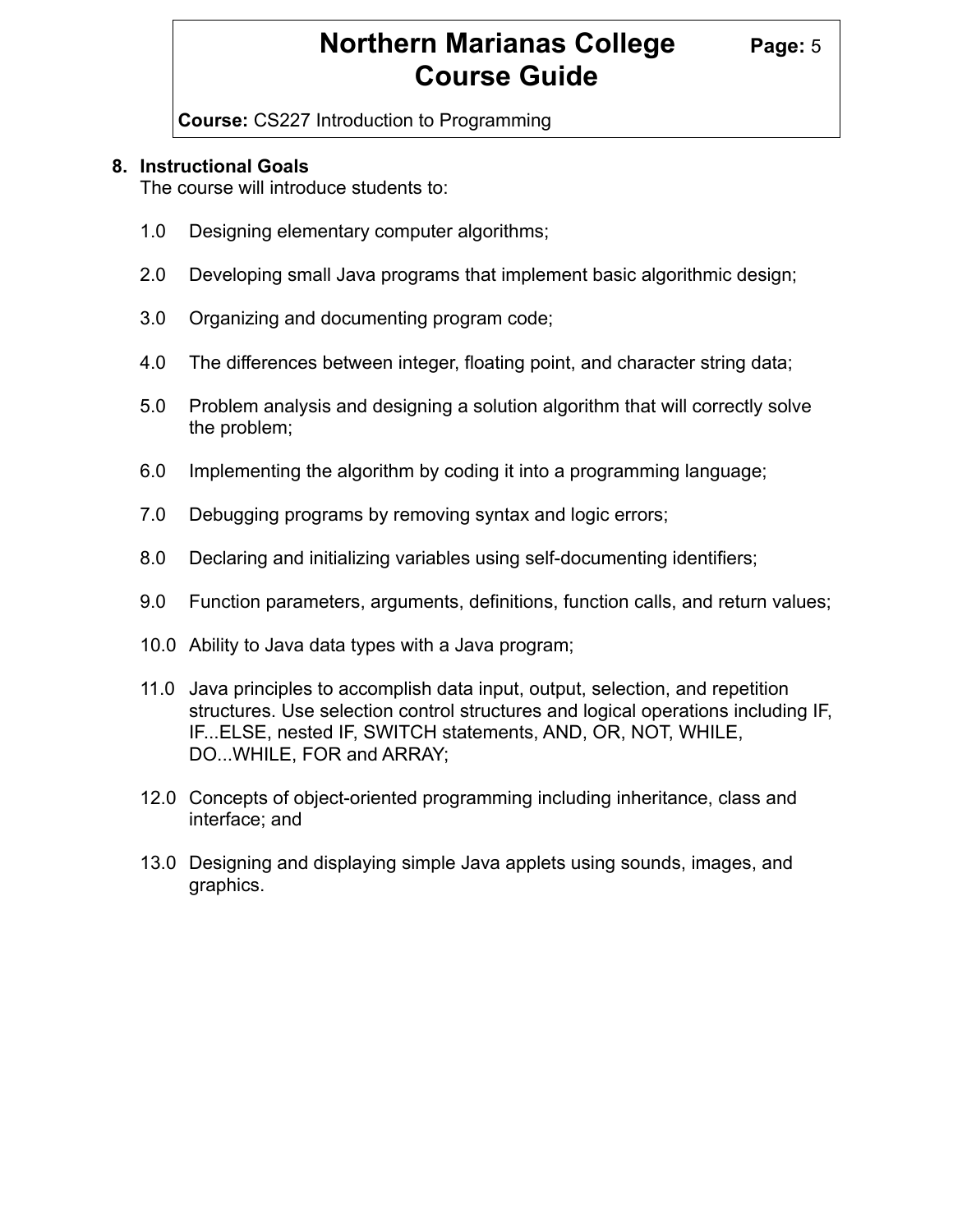# **Northern Marianas College Page: 6 Course Guide**

**Course:** CS227 Introduction to Programming

#### **9. Student Learning Outcomes**

Upon successful completion of this course, students will be able to:

- 1.0 Read, interpret, analyze, and explain introductory Java programs;
- 2.0 Use editors to compose programming code and compilers to produce executable software;
- 3.0 Organize program code into modules using methods following the principles of modularity and abstraction;
- 4.0 Write, document, test, and debug Java programs; making use of variables, expressions, selection, and looping statements;
- 5.0 Assemble data and methods into classes at an introductory level following principles of encapsulation and data hiding;
- 6.0 Make use of arrays to store and process lists of data;
- 7.0 Analyze problems and develop computer algorithms to solve novel problems;
- 8.0 Understand the difference between the following variable data types: integer, floating point, and character string, array;
- 9.0 Test and debug the program by removing syntax and logic errors;
- 10.0 Implement the algorithm by coding it into a programming language;
- 11.0 Declare and initialize variables using self-documenting identifiers;
- 12.0 Implement selection control structures using if/else, else/if, switch;
- 13.0 Implement repetition control structures using while, do/while, for;
- 14.0 Understand the concepts of inheritance, polymorphism, and information hiding;
- 15.0 Derive classes to access constructors, data fields, and methods of a superclass.
- 16.0 Use the exception-handling mechanisms built into the Java language, including the try, catch, finally, and throws keywords.
- 17.0 Discover how to work with input and output files;